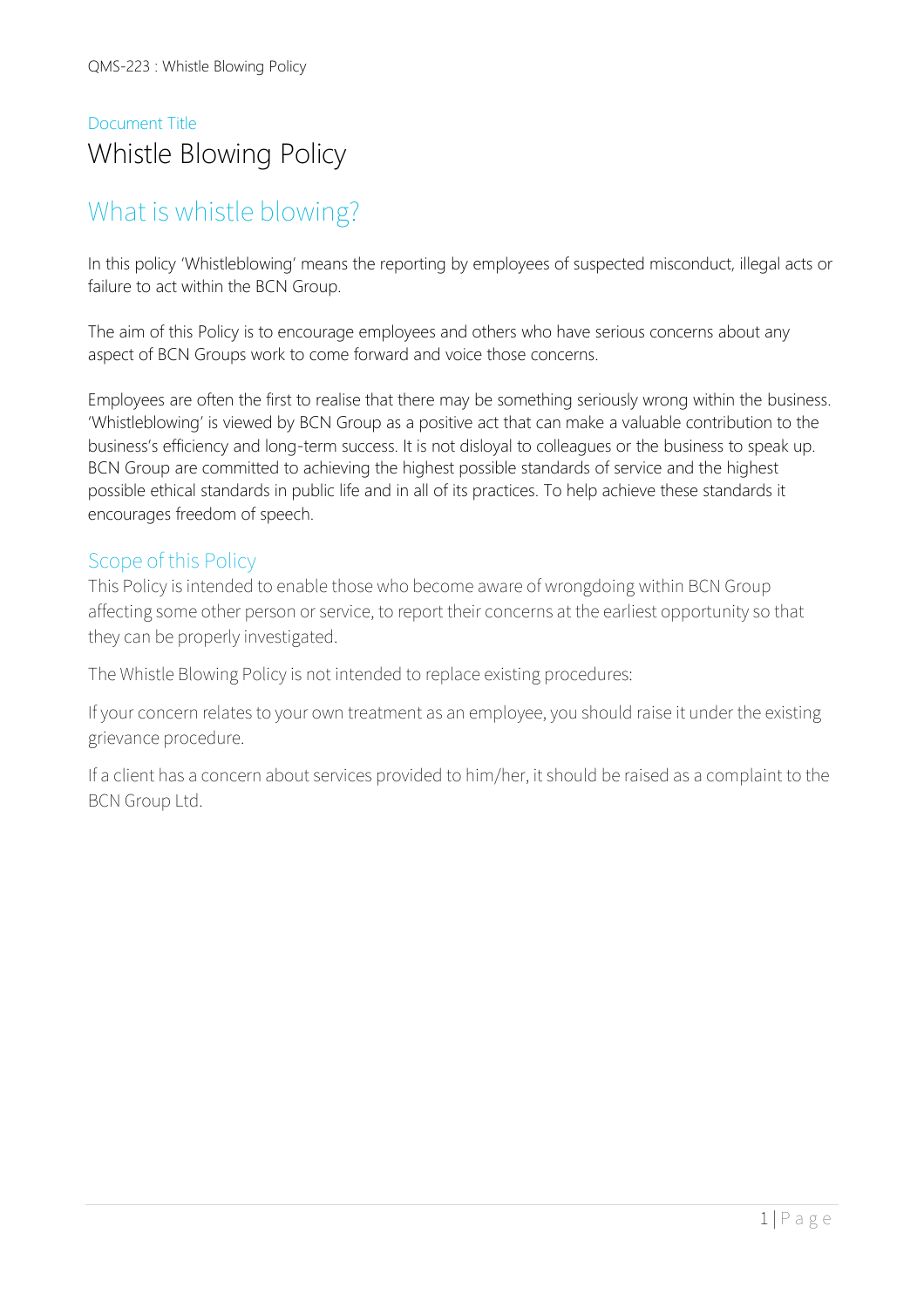### Who can raise a concern under this Policy?

The Policy applies to all:

- employees of BCN Group Ltd
- employees of contractors working for BCN Group
- employees of suppliers

### What should be reported?

Any serious concerns that you have about service provision or the conduct of staff of BCN Group Ltd

- make you feel uncomfortable in terms of known standards;
- are not in keeping with BCN Group policies;
- fall below established standards of practice; or
- are improper behaviour.

#### These might relate to:

- conduct which is an offence or a breach of the law (a criminal offence has been committed or failing to comply with any other legal obligation)
- disclosures related to miscarriages of justice
- racial, sexual, disability or other discrimination
- health and safety of the public and/or other employees
- damage to the environment
- unauthorised use of public funds or other assets
- possible fraud and corruption
- neglect or abuse of clients, or
- other unethical conduct.

*This list is not exhaustive.*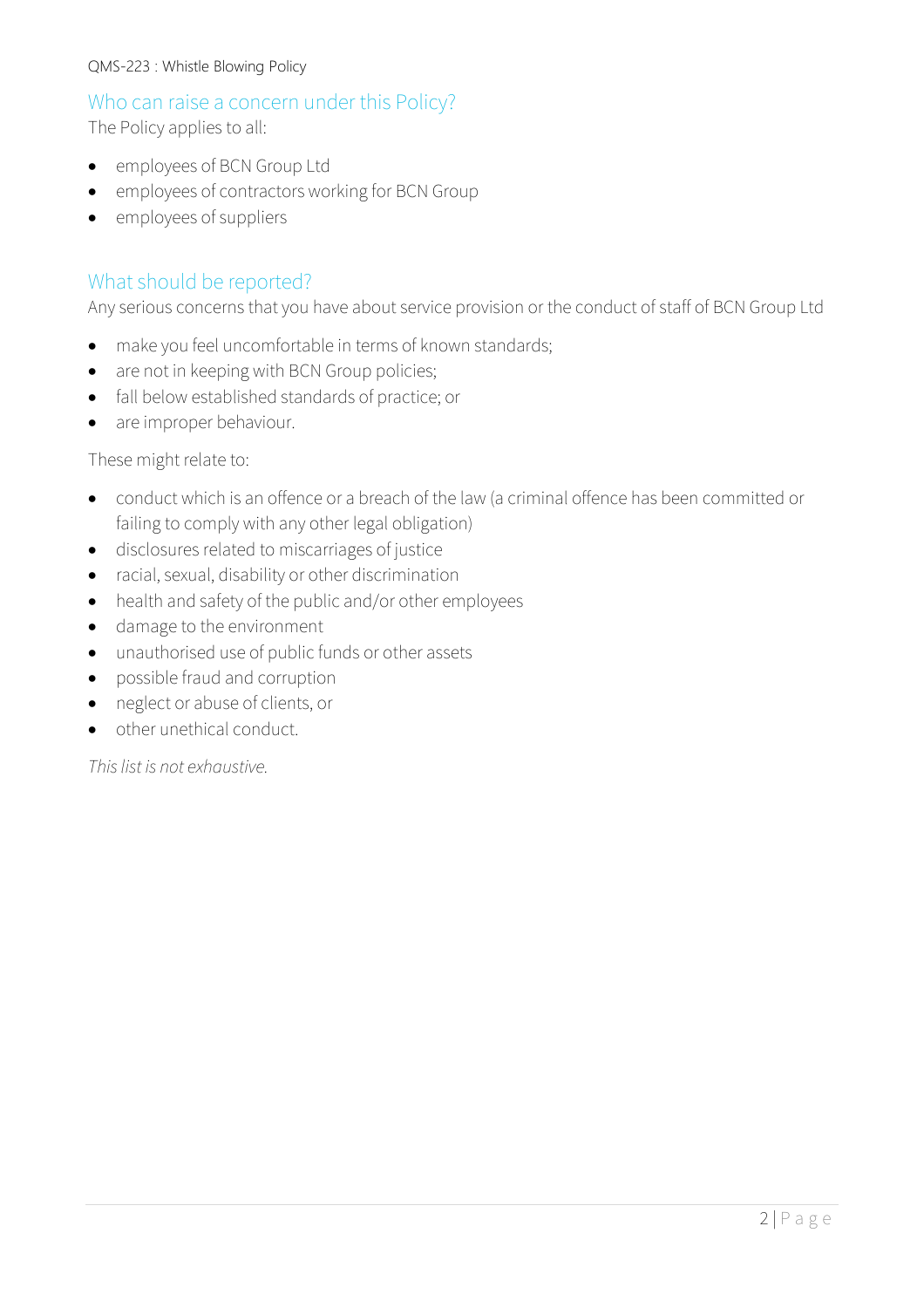### Protecting the Whistleblower

This policy has been written to take account of the Public Interest Disclosure Act 1998 which protects workers making disclosures about certain matters of concern, when those disclosures are made in accordance with the Act's provisions and in the public interest.

The Act makes it unlawful for BCN Group to dismiss anyone or allow them to be victimised on the basis that they have made an appropriate lawful disclosure in accordance with the Act.

Rarely, a case might arise where it is the employee that has participated in the action causing concern. In such a case it is in the employee's interest to come into the open as soon as possible. BCN Group cannot promise not to act against such an employee, but the fact that they came forward may be taken into account.

#### Harassment or Victimisation

BCN Group is committed to good practice and high standards and to being supportive of you as an employee.

BCN Group recognises that the decision to report a concern can be a difficult one to make. If you honestly and reasonably believe what you are saying is true, you should have nothing to fear because you will be doing your duty to your employer, your colleagues and those for whom you are providing a service.

BCN Group will not tolerate any harassment or victimisation of a whistle blower (including informal pressures) and will take appropriate action to protect you when you raise a concern in good faith and will treat this as a serious disciplinary offence which will be dealt with under the disciplinary rules and procedure.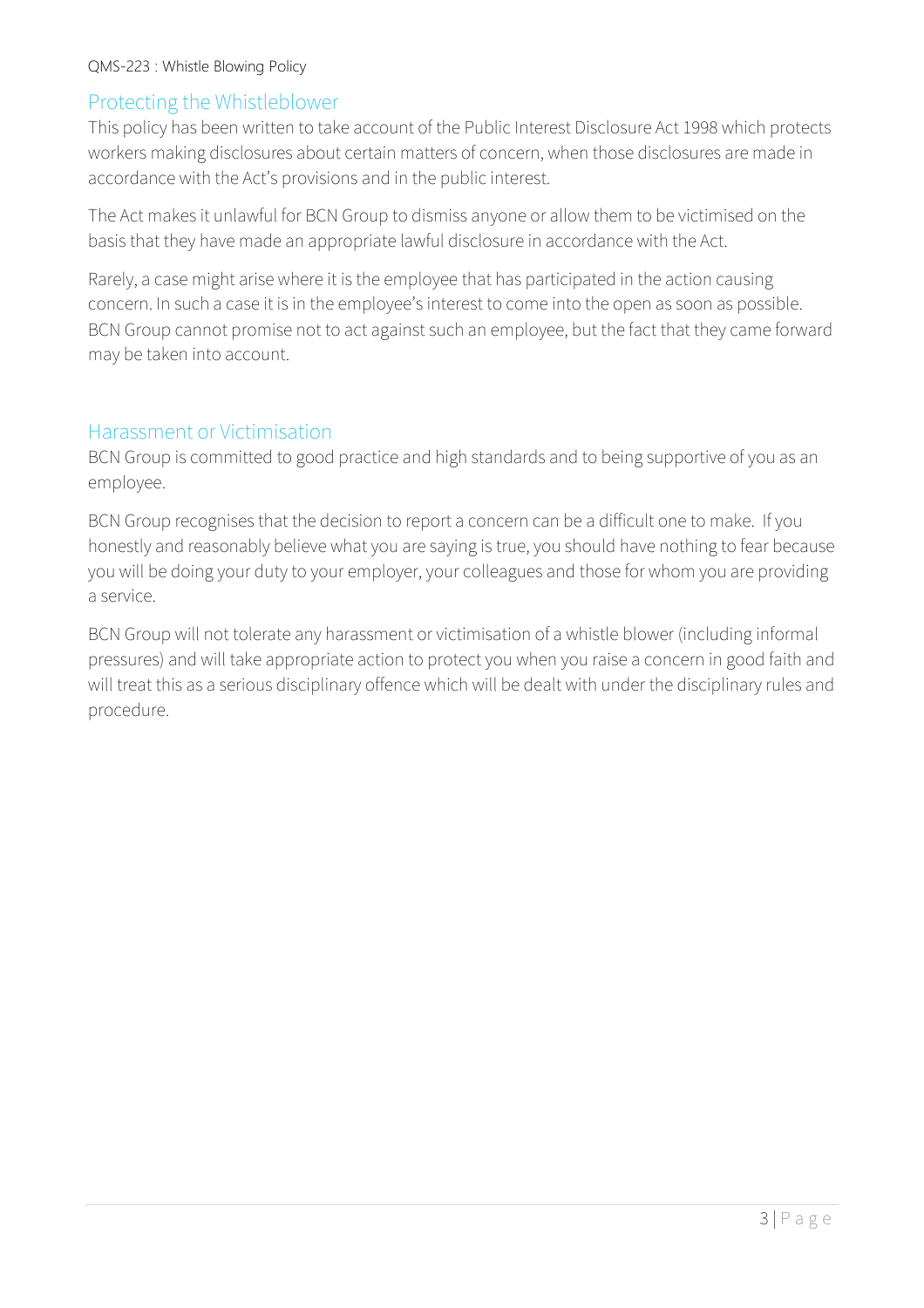### Support to you

Throughout this process:

- you will be given full support from senior management
- your concerns will be taken seriously, and
- BCN Group will do all it can to help you throughout the investigation
- If appropriate, BCN Group will consider temporarily re-deploying you for the period of the investigation.

### Confidentiality

All concerns will be treated in confidence and every effort will be made not to reveal your identity if that is your wish. If disciplinary or other proceedings follow the investigation, it may not be possible to take action as a result of your disclosure without your help, so you may be asked to come forward as a witness. If you agree to this, you will be offered advice and support.

### Anonymous Allegations

This Policy encourages you to put your name to your allegation whenever possible. If you do not tell us who you are it will be much more difficult for us to protect your position or to give you feedback. This policy is not ideally suited to concerns raised anonymously.

Concerns expressed anonymously are much less powerful but they may be considered at the discretion of BCN Group. In exercising this discretion the factors to be taken into account would include:

- the seriousness of the issue raised
- the credibility of the concern, and
- the likelihood of confirming the allegation from other sources

### Untrue Allegations

If you make an allegation in good faith and reasonably believing it to be true, but it is not confirmed by the investigation, BCN Group will recognise your concern and you have nothing to fear. If however, you make an allegation frivolously, maliciously or for personal gain, appropriate action that could include disciplinary action, may be taken.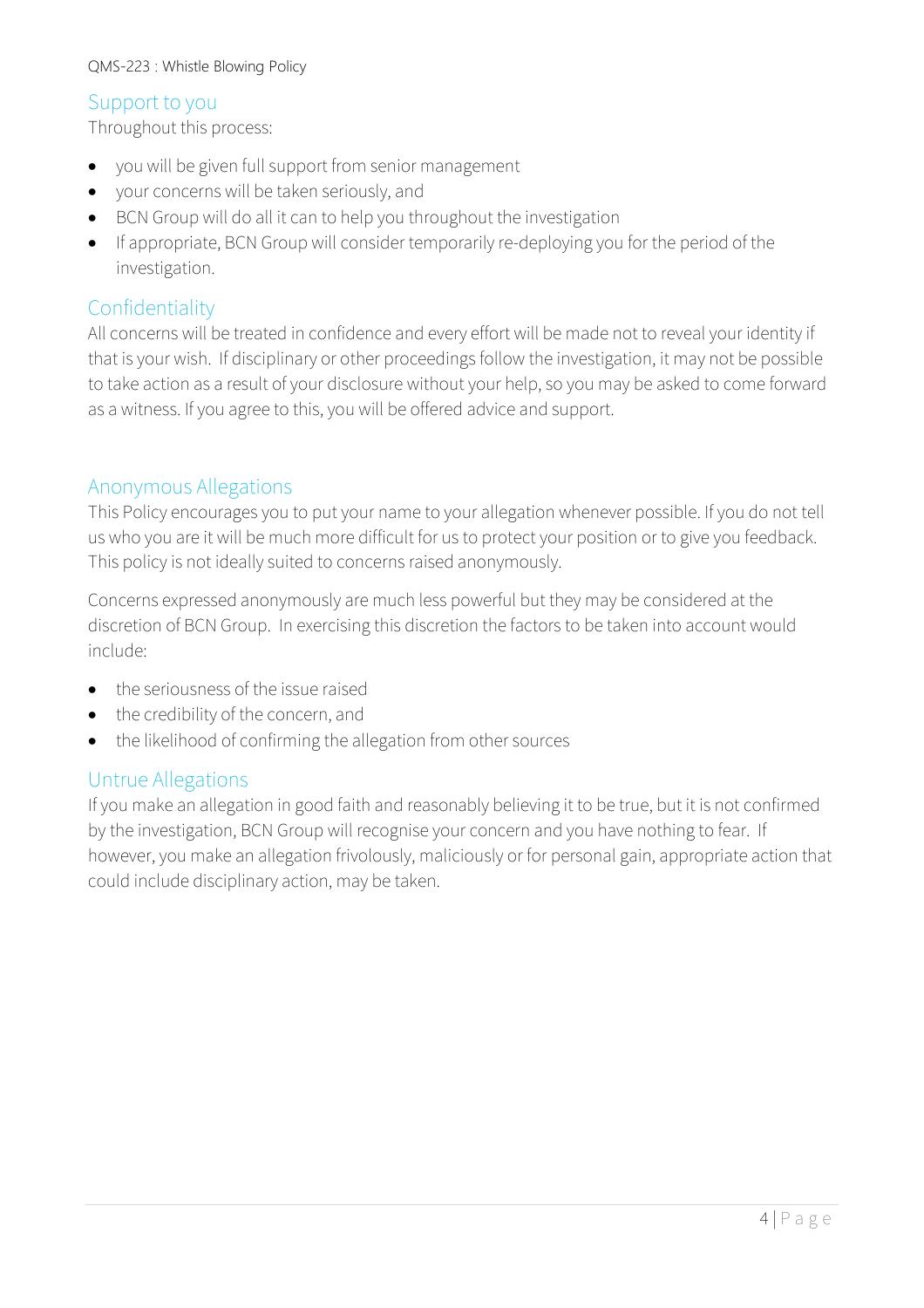### Raising a Concern

This will depend on the seriousness and sensitivity of the issues involved and who is suspected of the wrongdoing. You should normally raise concerns with:

- Your Line Manager
- A member of the senior leadership team
- The Chief Executive Officer
- The address for correspondence is Trident 3, Trident Business Park, Styal Rd, Manchester Airport M22 5XB

If, exceptionally, the concern is about the Chief Executive of BCN Group your concern should be raised with the Chief Financial Officer who will decide how the investigation will proceed. This may include external investigation.

### How to raise a concern

You may raise your concern by telephone, in person or in writing. The earlier you express your concern, the easier it is to take action. You will need to provide the following information:

- the nature of your concern and why you believe it to be true
- the background and history of the concern (giving relevant dates)
- Although you are not expected to prove beyond doubt the truth of your suspicion, you will need to demonstrate to the person contacted that you have a genuine concern relating to suspected wrongdoing or malpractice within BCN Group and there are reasonable grounds for your concern.
- You may wish to consider discussing your concern with a colleague first and you may find it easier to raise the matter if there are two (or more) of you who have had the same experience or concerns.
- You may invite your trade union, professional association representative or a friend to be present for support during any meetings or interviews in connection with the concerns you have raised.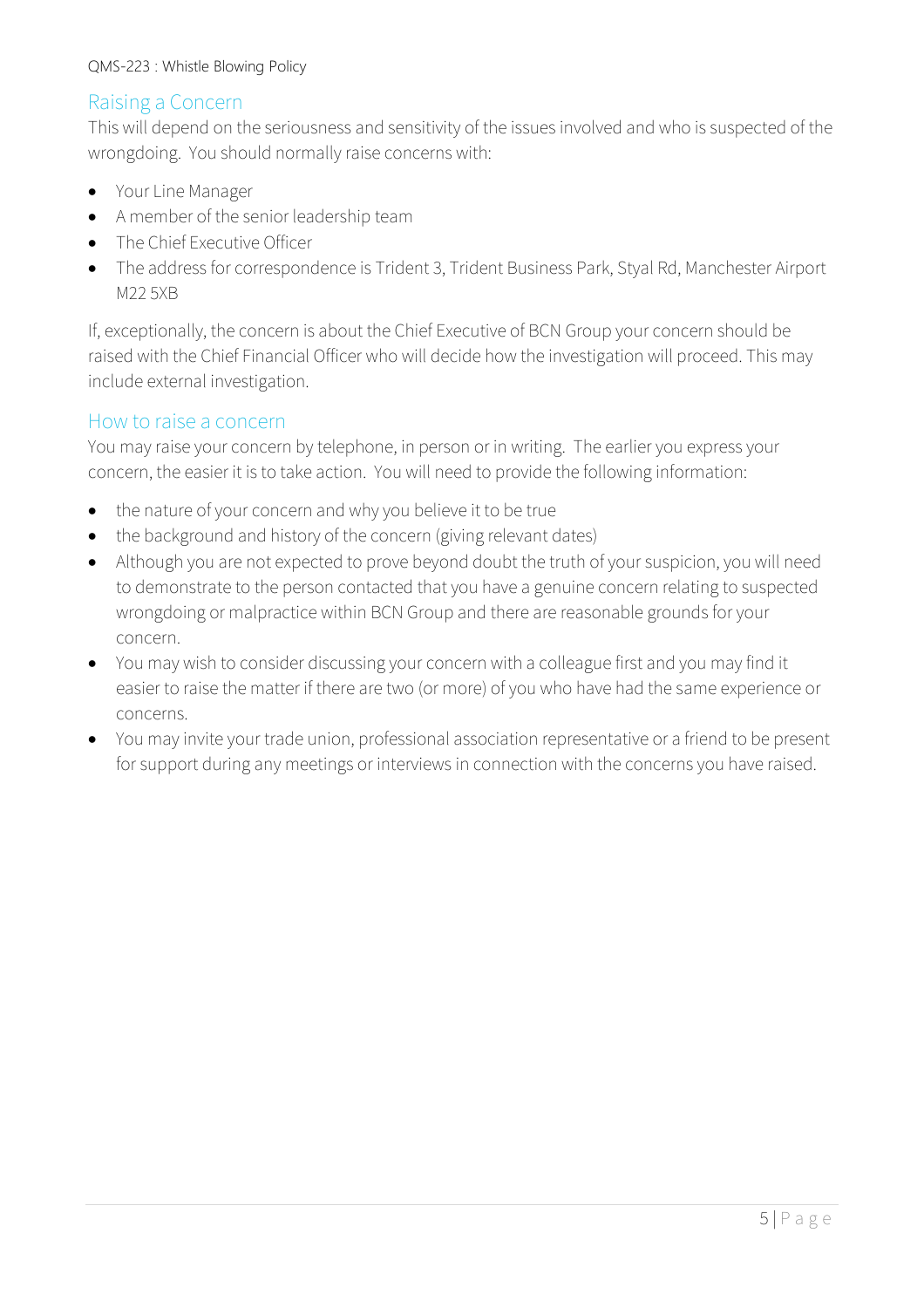### What BCN Group will do

BCN Group will respond to your concerns as quickly as possible. Do not forget that testing your concerns is not the same as either accepting or rejecting them.

The overriding principle for BCN Group will be to be fair to all employees, including those who may be wrongly or mistakenly accused, initial enquiries will be made to decide whether an investigation is appropriate and, if so, what form it should take.

The investigation may need to be carried out under terms of strict confidentiality, i.e. by not informing the subject of the complaint until (or if) it becomes necessary to do so. In certain cases however, such as allegations of ill treatment of others, suspension from work may have to be considered immediately. Protection of others is paramount in all cases.

Where appropriate, the matters raised may:

- be investigated by management, internal audit, or through the disciplinary/grievance process
- be referred to the police
- be referred to the external auditor
- be referred and put through established child protection/abuse procedures
- form the subject of an independent inquiry

Within ten working days of a concern being raised, the person investigating your concern will write to you:

- acknowledging that the concern has been received
- indicating how BCN Group proposes to deal with the matter
- supplying you with information on staff support mechanisms
- telling you whether further investigations will take place and if not, why not.

The amount of contact between you and the team considering the issues will depend on the nature of the matters raised, the potential difficulties involved and the clarity of your information. It is likely that you will be interviewed to ensure that your disclosure is fully understood.

Any meeting can be arranged away from your workplace, if you wish, and a union or professional association representative or a friend may accompany you in support.

BCN Group will do what it can to minimise any difficulties that you may experience as a result of raising a concern. For instance, if you are asked to give evidence in criminal or disciplinary proceedings, BCN Group will arrange for you to receive appropriate advice and support.

You need to be assured that your disclosure has been properly addressed. Unless there are any legal reasons why this cannot be done, you will be kept informed of the progress and outcome of any investigation.